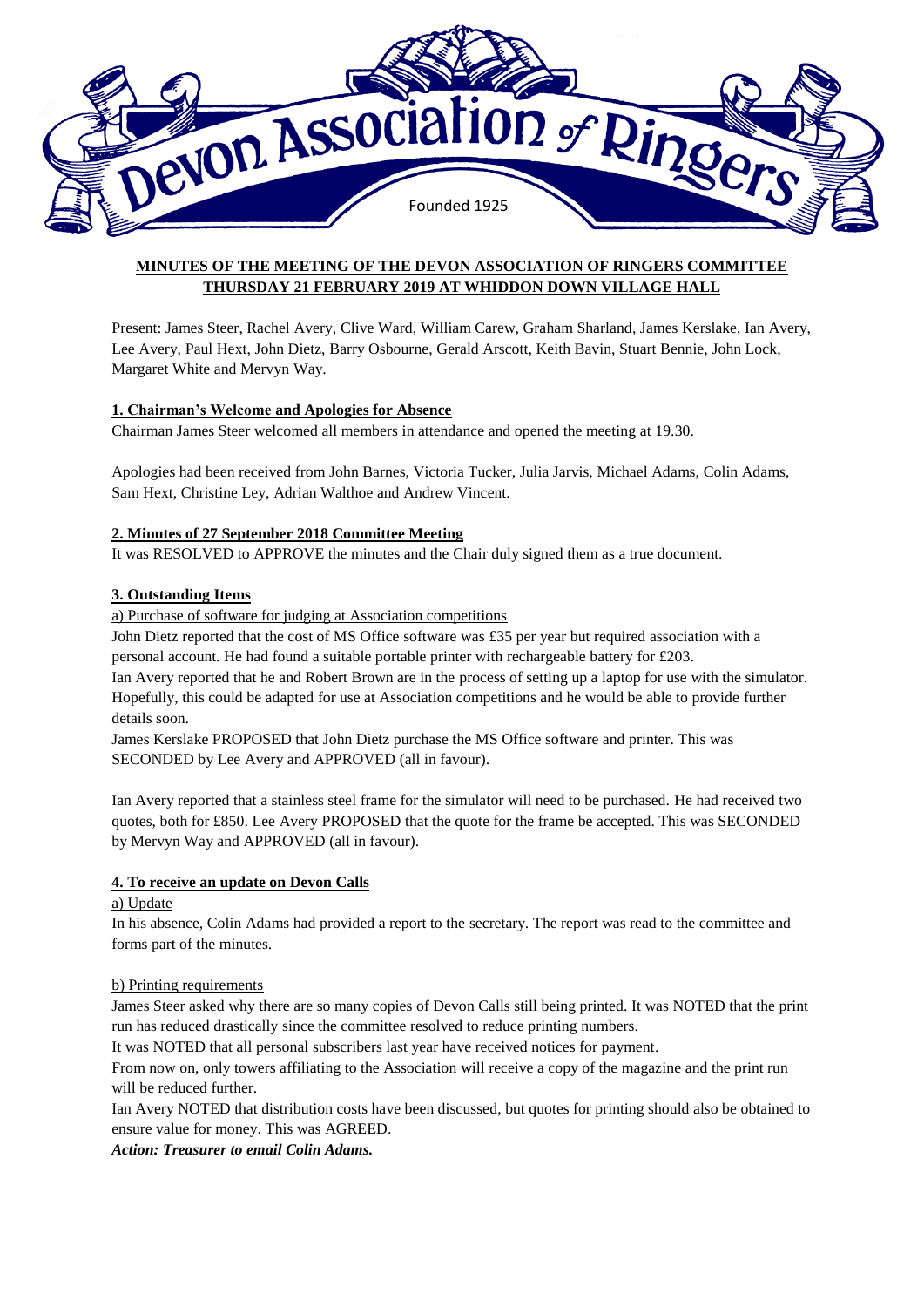### **5. Long Service Awards**

Clive Ward recommended that perimeters need to be considered in terms of how certificates are given, with a set policy approved for future long service award presentations.

James Steer suggested multiple years' ringing, a length of time in a post were all reasons to be considered for a long service award and that acknowledgement of individual's service to ringing was important.

Paul Hext asked if these awards would be open only to affiliated towers. It was generally accepted that awards would be given to those who are linked to an Association tower.

Lee Avery suggested that the Association should not be responsible for knowing who should qualify, and towers would be required to inform the committee of qualifying individuals.

Clive Ward PROPOSED that certificates be awarded at 25, 50 and 75 years of service. This was SECONDED by Paul Hext.

Barry Osbourne PROPOSED that certificates be awarded at 50, 60, 70 and 80 years of service. This was SECONDED by Mervyn Way.

A vote was taken, and it was RESOLVED that certificates would be awarded at 50, 60, 70 and 80 years (13.2).

James Steer suggested that all committee members should ensure they are aware of anyone reaching a milestone. He also went on to suggest that people who undertake huge milestones should be nominated for a title or award.

It was AGREED that an article be added to Devon Calls promoting Long Service Awards.

Barry Osbourne reported that Horace Clements had been very pleased with his long service award.

William Carew reported that Barry Osbourne had served 50 years as tower captain at Lamerton and had been ringing for 60 years. He was congratulated on this achievement.

#### **6. Association Outreach:**

a) Event Guide, Organisation and Planning There was nothing further to discuss.

b) Additional Events There was nothing further to discuss.

#### c) Recruitment and retention of affiliated towers

James Steer expressed concerns that there are towers affiliated to the Guild, but not the Association. Whilst dual affiliation should be supported, he felt that the Association should reach out to these towers. Clive Ward reported that there are 16 personal affiliations and 79 tower affiliations. At the end of last year's financial year, there were 110. However, many affiliation fees are received at the end of the year.

#### **7. Treasurer's Report**

A copy of the accounts forms part of the minutes.

### **8. Publicity Officer's Report**

In her absence, Victoria Tucker had provided a report to the secretary. The report was read to the committee and forms part of the minutes. The report would be circulated to committee members.

### **9. Training Officer's Report**

Graham Sharland reported that an ART course was held at Blackawton in January. Several people from the area had attended, which had focused on teacher training. Those who had attended had found it very useful. He reported that training sessions are being organised, with a need for rising and lowering workshops being evident.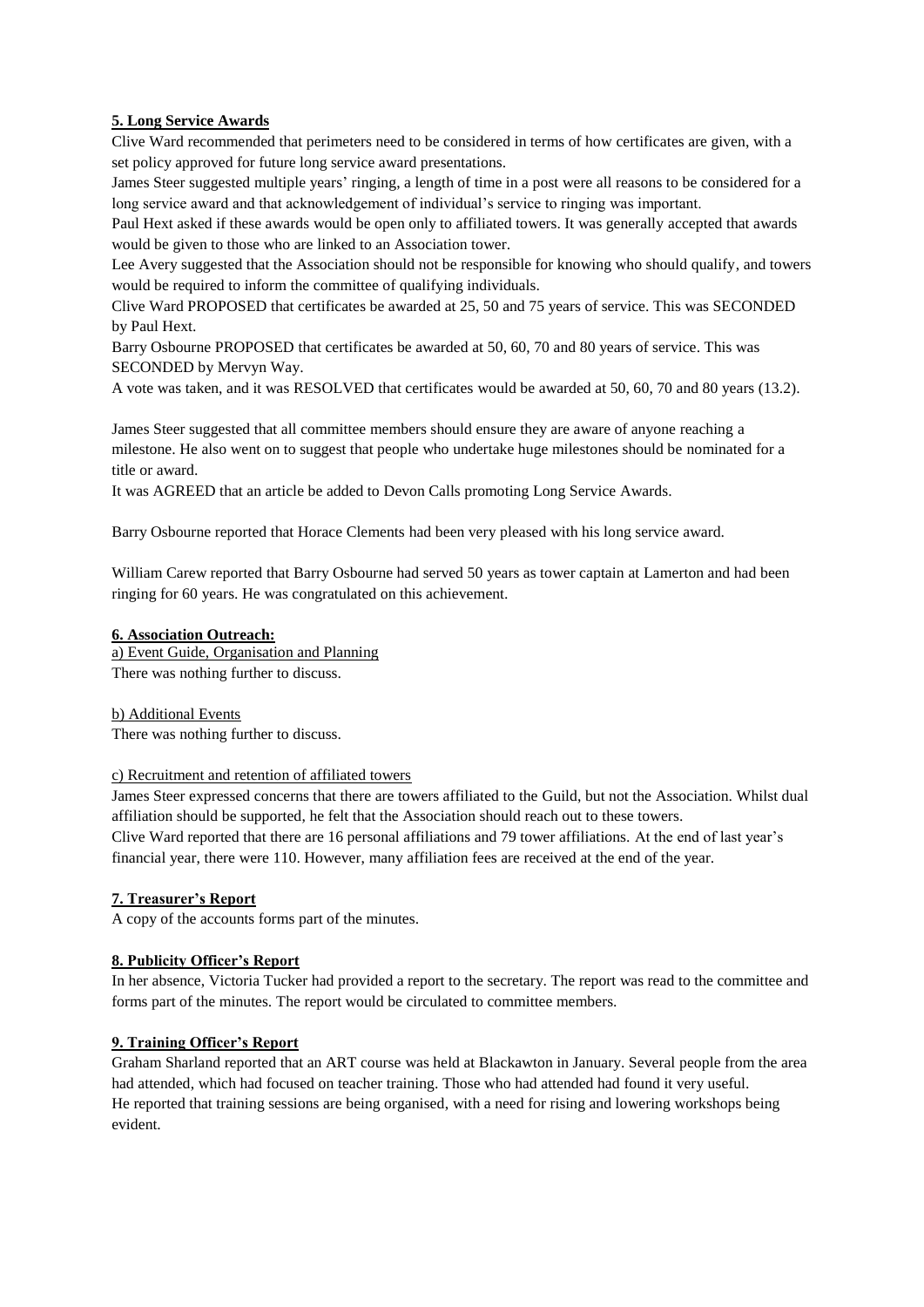## **10. Competitions 2019**

William Carew reported that the novice competition has been organised and will take place at Ideford. He asked that people spread the word that this competition is taking place. A poster has been added to the website and Facebook page, and he would contact the Publicity Officer regarding a mail shot.

Certificates are being designed by James Kerslake and it was AGREED that the secretary would print them.

He went on to report that there would be no practice available for South Devon Qualifier at Combe Raleigh.

It was NOTED that Christine Ley has the North competitions in hand.

Stuart Bennie asked if everyone had been happy with the quality of the certificates after last year's change. It was AGREED that they were acceptable, and the Association would continue with the new company.

Ian Avery provided information on the Open Day, which will be held on Saturday 27 April. It was NOTED that the 10-Bell would be held (10.00), the 8-Bell would be held at Laira (14.00) and the 6-Bell would be held at St Budeaux (16.00). A meal would take place after the competitions (location to be confirmed).

Ian Avery circulated a poster regarding the National 12-Bell competition. Anyone wishing to volunteer on the day should sign up at 12bell.devonringers.org.uk.

# **11. AGM items**

#### a) Bell advisor posts

Graham Sharland provided background on the process of when a PCC considers undertaking work to bells. He reported of an incident at Cornworthy where they were given a price and detail, but with no provision for the replacement of wooden headstocks. Since the 1930s, there has been no improvement and it is likely that they money could have been better spent.

It was NOTED that the Association doesn't see details of work and having Advisor posts would be beneficial. The Diocese consider work from a conservation view, with bell hangers having a commercial angle. PCCs should be aware of all options.

It was also suggested that the Association should have the opportunity to comment as DCBRF payments are made after these details have been considered.

It was NOTED that Graham Sharland was elected as a bell advisor at the AGM.

James Steer reported that David Trout has expressed an interest in holding a post, along with Keith Bavin and himself.

Keith Bavin stated that it is incredibly important that the Association supports PCCs undertaking such work and having someone to support PCCs would be a great asset.

William Carew also stated the importance of quality of work, providing the best options for towers and bells. Barry Osbourne PROPOSED that David Trout, James Steer and Keith Bavin also be elected as Bell Advisors. This was SECONDED by John Lock and APPROVED.

Ian Avery asked if the bell advisors would work alongside the Guild advisors. It was AGREED that this would be a good idea.

It was NOTED that a Bell Advisor policy should be created.

#### b) Constitution Review

It was NOTED that a constitution review would take place on 7 March.

Since the meeting held with some members on 24 October, comments had been raised regarding committee membership. It was requested that should committee members have any comments regarding the constitution, they submit them to the secretary prior the constitution review meeting date.

#### **12. Correspondence**

It was NOTED that David Trout had resigned from the committee.